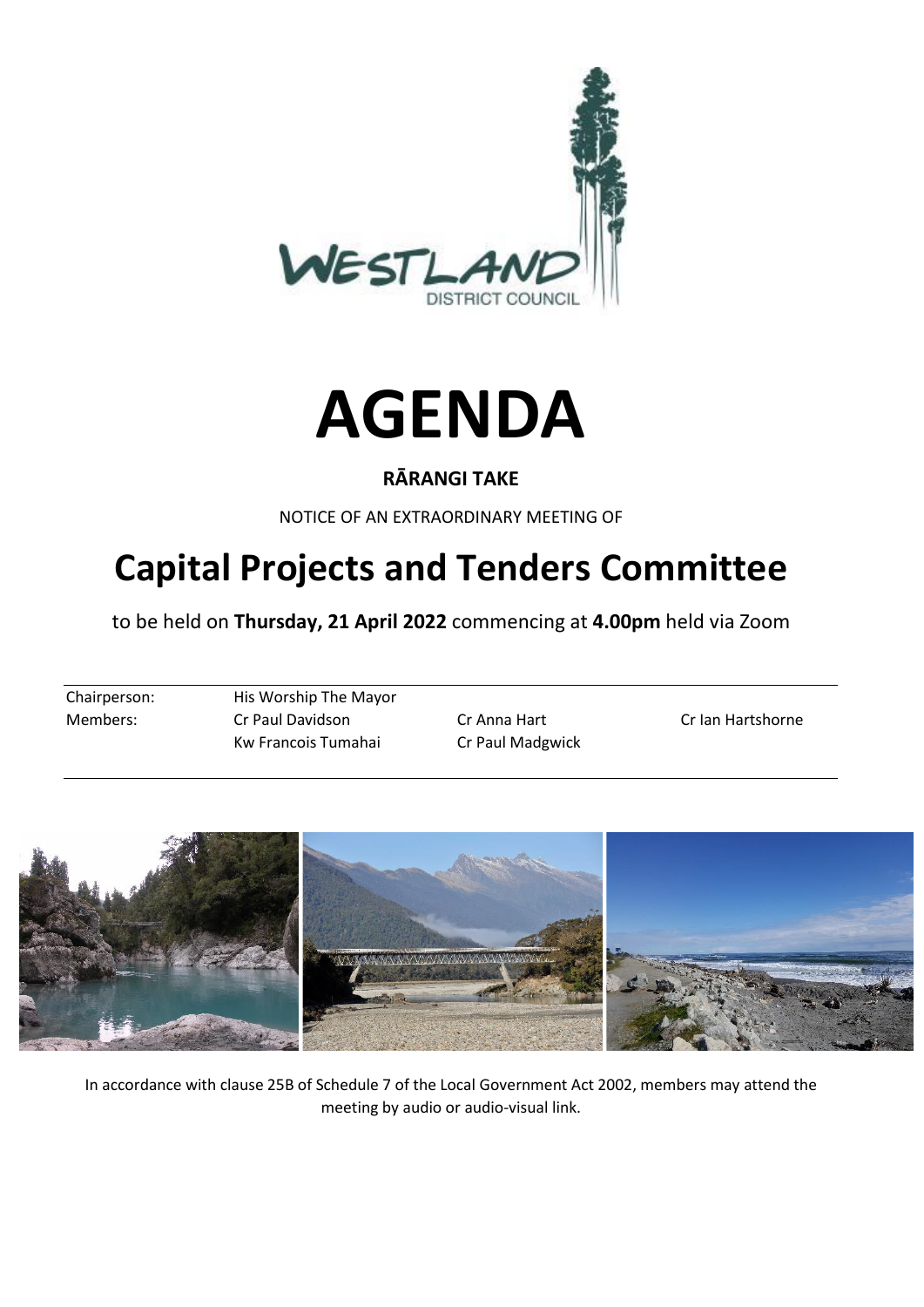## **Council Vision:**

*We work with the people of Westland to grow and protect our communities, our economy and our unique natural environment.*

## **Purpose:**

The Council is required to give effect to the purpose of local government as prescribed by section 10 of the Local Government Act 2002. That purpose is:

- (a) To enable democratic local decision-making and action by, and on behalf of, communities; and
- (b) To promote the social, economic, environmental, and cultural well-being of communities in the present and for the future.

#### **1. NGĀ WHAKAPAAHA APOLOGIES**

Deputy Mayor Carruthers

#### **2. WHAKAPUAKITANGA WHAIPĀNGA DECLARATIONS OF INTEREST**

Members need to stand aside from decision-making when a conflict arises between their role as a Member of the Council and any private or other external interest they might have. This note is provided as a reminder to Members to review the matters on the agenda and assess and identify where they may have a pecuniary or other conflict of interest, or where there may be a perception of a conflict of interest.

If a member feels they do have a conflict of interest, they should publicly declare that at the start of the meeting or of the relevant item of business and refrain from participating in the discussion or voting on that item. If a member thinks they may have a conflict of interest, they can seek advice from the Chief Executive or the Group Manager: Corporate Services (preferably before the meeting). It is noted that while members can seek advice the final decision as to whether a conflict exists rests with the member.

### **3. KA MATATAPU TE WHAKATAUNGA I TE TŪMATANUI RESOLUTION TO GO INTO PUBLIC EXCLUDED**

(to consider and adopt confidential items)

Resolutions to exclude the public: Section 48, Local Government Official Information and Meetings Act 1987.

The general subject of the matters to be considered while the public are excluded, the reason for passing this resolution in relation to each matter and the specific grounds under Section 48(1) of the Local Government Official Information and Meetings Act 1987 for the passing of the resolution are as follows: